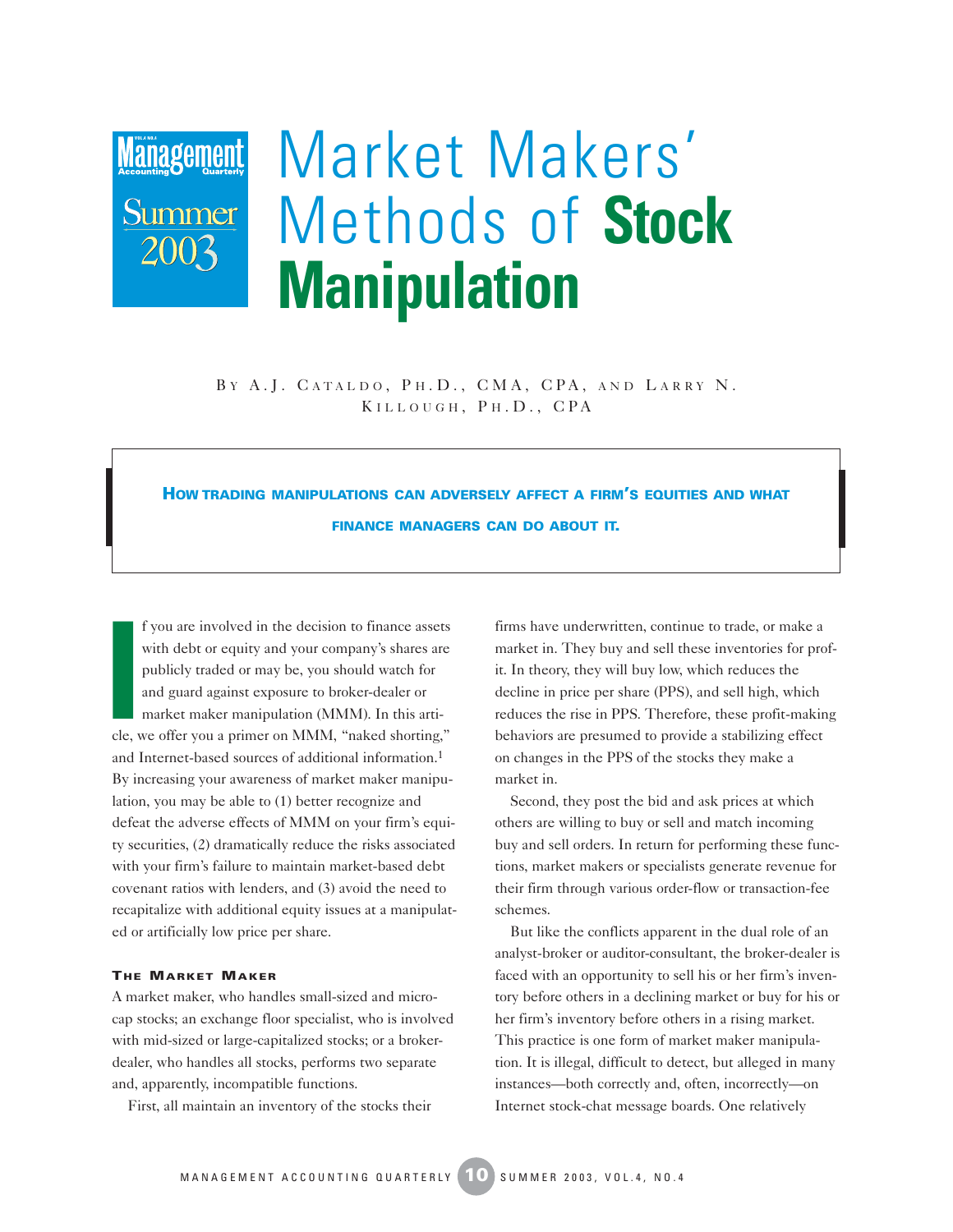highly publicized example of MMM is referred to as front running.

#### **FRONT RUNNING**

In front running, specialist market makers use their knowledge of private, incoming order-flow information revealed by limit orders to generate monopolistic trading profits. Though front running per se may not be particularly damaging to your firm, it illustrates the abuse of the conflicting roles of the broker-dealer as both a facilitator of an orderly market (matching incoming orders from other investors to buy and sell) and as someone with the desire to generate profits from the inventories traded for their firm's account.2

On June 4, 2002, *The Wall Street Journal* reported that Knight Trading Group, which handled more than 11% of all the buy and sell orders for Nasdaq-listed stocks in 2000, was under investigation by the Securities  $\&$ Exchange Commission (SEC) and the National Association of Securities Dealers (NASD) for alleged front running. Knight's former head of institutional trading accused Knight traders of front running. He alleged that the traders placed their own orders for stock before placing the same orders for Knight's customers, profiting in advance from customer orders they knew would push the stock of a company up or down, costing investors millions of dollars. The day the *Journal* story was published, Knight's chief executive issued a statement denying the allegations. In November 2002, Knight announced that the SEC began formally investigating the front-running charges. The investigation has not yet been concluded.

Another type of market manipulation is the naked short sale. Firms with a declining PPS are targeted for naked short selling. This practice is very damaging to the publicly traded firm and may be popular among the offshore brokerage firms where U.S. securities laws are less easily enforced or do not apply. It is similar to the counterfeiting of currencies. In a naked short sale of stock, short positions are not declared or disclosed, shares are not borrowed to cover the short sale, and the stock is never delivered to the purchaser. The result is dilutive in that it results in an artificial, unauthorized, and illegal increase in the number of shares issued and outstanding and in a manipulated decline in the PPS of the firm's

stock. The broker-dealer merely floods the market with cheap, nonexistent shares of your firm's stock. The seller of these nonexistent shares keeps the proceeds.3

For example, on August 13, 2002, GeneMax Corp. announced concerns over naked shorting and took measures to ensure that trading in their shares occurred in a "fair and appropriate manner."4 Records indicated that as of August 2, 2002, shareholders of record held 400,820 shares, where only 265,654 were available, freetrading shares, leaving the Depository Trust Corporation and Canadian Depository for Securities Limited with a net deficiency of more than 168,000 shares.

On August 16, 2002, a two-year federal sting led to the indictment of 58 stock brokers and corporate executives. The unsealed indictment alleged stock manipulation of JagNotes.com, Softsquad Software Ltd., and C Me Run Corp. On January 23, 2003, Jag Media Holdings, Inc., the parent company of JagNotes.com, announced that it would allow "custody only" trading of its stock to protect stockholders against naked short selling. Under custody-only trading, a company's stock is issued only in the name of beneficial owners in physical certificate form.

Even the once large-capitalization, business-to-business firm PurchasePro.com, in an open letter from the CEO, suggested that shareholders move their holdings to cash accounts or request delivery of their share certificates to prevent the shares from being legitimately shorted.

#### **STOCK-CHAT MESSAGE BOARDS**

We recommend that publicly traded firms, particularly small-caps and micro-caps, monitor the Yahoo! Finance and Raging Bull stock-chat message boards. This additional task doesn't need to be onerous but requires some understanding or review of the history and sophistication of the person who is posting the message. For example, an unsophisticated investor attempting to purchase 5,000 shares of your firm's stock may receive what is referred to as an automatic execution or a partial fill of a larger limit-price day order for 100 or 200 shares.5 Here, for example, is one message:

*OT: I can't believe that someone bought \$2 worth of stock (100 shares) and paid a minimum \$8 dollar (sic) commission.*6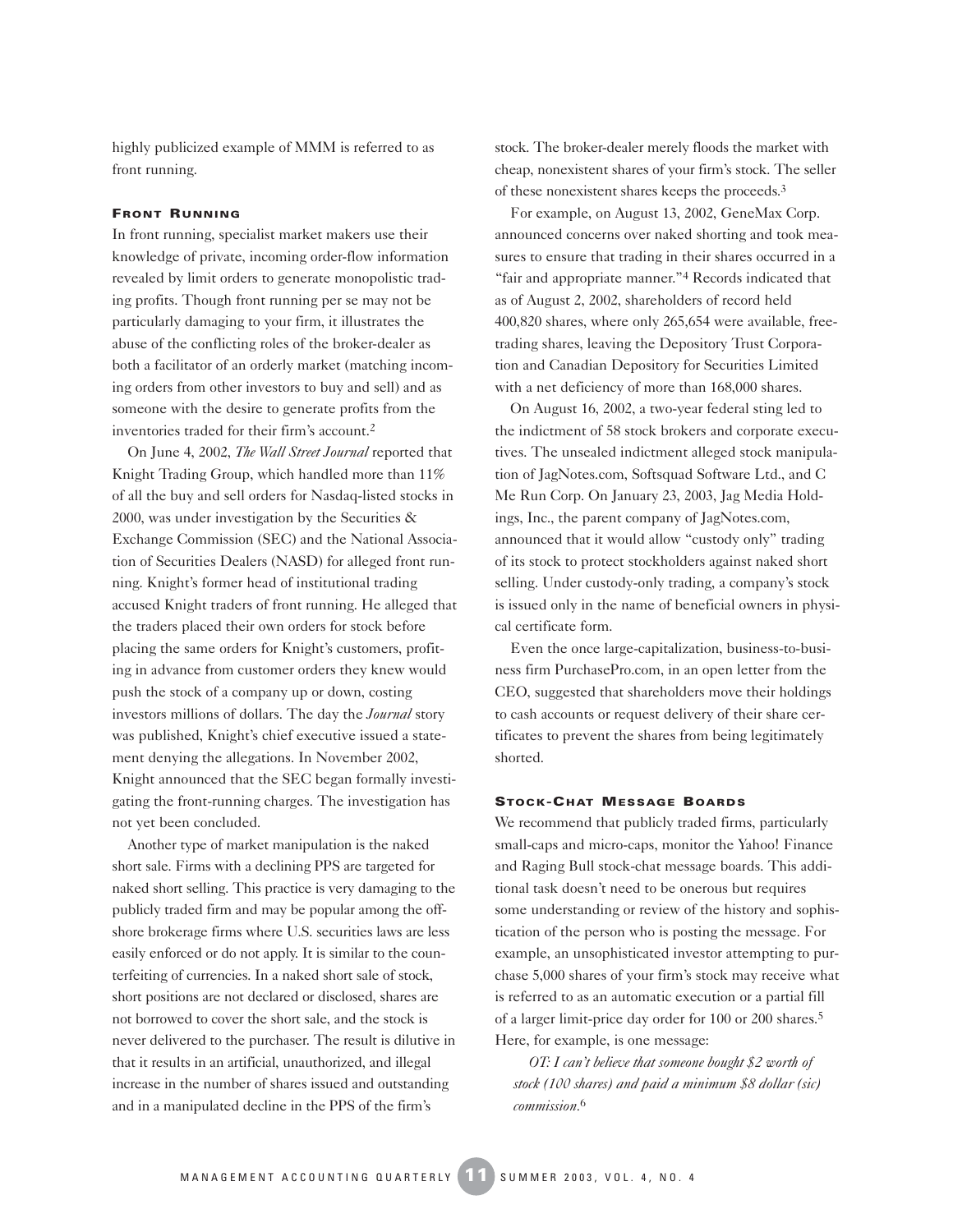| Table 1: Stock-Chat Message Board Summary Worksheet |                       |             |              |                        |                         |                                                    |
|-----------------------------------------------------|-----------------------|-------------|--------------|------------------------|-------------------------|----------------------------------------------------|
| <b>Message Board</b>                                | <b>Message Number</b> | <b>Date</b> | <b>Time</b>  | <b>Author or Alias</b> | <b>Issue or Content</b> | <b>Our Comments</b>                                |
| Raging Bull                                         | 94231                 | 4/12/2002   | $11:17$ a.m. | Aim4theFence           | Small Trade             | Auto Execution.<br>Unsophisticated.                |
| Yahoo! Finance                                      | 19751                 | 8/1/2002    | $6:23$ p.m.  | wall street guy        | Stop Losses             | Market maker<br>takes out stops.<br>Sophisticated. |

This unsophisticated investor failed to understand that an automatic execution caused the transaction for 100 shares of a stock selling at two cents per share. This was a partial fill from a larger order but was misinterpreted as a completed trade. These transactions are often blamed on MMM but result only from a buyer's failure to place an all-or-none order.

Another message is about a large spread between the best bid and lower bids:

*Some unfortunate traders were thought (sic) a sorry lesson today using stops. Use stops on IWAV and you will be taken out.*

This sophisticated investor is referring to stop loss market orders for the stock of Interwave Communications International, suggesting that the market maker was able to sell a few shares (even to himself or herself) to reach or activate the stop loss orders, buy a large quantity of cheap shares, and allow the PPS to rise quickly, rebounding to the appropriate market value per share. These trades are very profitable for the market maker but could also have been made by sophisticated individual investors who use the Nasdaq Level II quote system (L2).7 L2 provides additional information to those buying or selling a security, including the depth of bid-ask spreads, by broker-dealer.

Repeated complaints of these types of trades on the stock-chat message boards may suggest that the issuer do a preliminary investigation into the day's trading log and MMM.8 One form of market maker manipulation may be a predictor of future, more damaging cases of MMM. In any case, high frequencies of trading complaints may lead new or potential investors to avoid investments in your firm's stock.

We recommend you develop a checklist summary

that you periodically review. Table 1 provides a simple example of the format you may want to use to monitor people on stock-chat message boards. You can modify this format as your experiences require.

#### **DETECTION METHODOLOGY**

The simplest way to detect MMM in your company's stock is to have one or more of your administrative personnel monitor the stock-chat message boards for comments or complaints about trading of it. Only unusual commentary or atypical stock price or volume activity would be cause to investigate further.

We recommend monitoring trading in your company's stock on L2 when posting activity increases, stock price or volume behavior is atypical, or a large number of complaints are detected on the stock-chat message boards. The level of sophistication can often be determined by reviewing the aliases' posting history, a feature available on both Raging Bull and Yahoo! Finance stock-chat message boards.

Finally, you should not respond directly to stock-chat message-board complaints because, as a company insider, you may violate the SEC's Regulation FD (Fair Disclosure). ■

*The research leading to the development of this article was partially supported by a 2002 Oakland University School of Business Administration research grant.*

*The material for this article comes from a forthcoming monograph,* Information Asymmetry: A Unifying Concept for Financial & Managerial Accounting Theories (Including Illustrative Case Studies)*, to be published by Elsevier Science.*